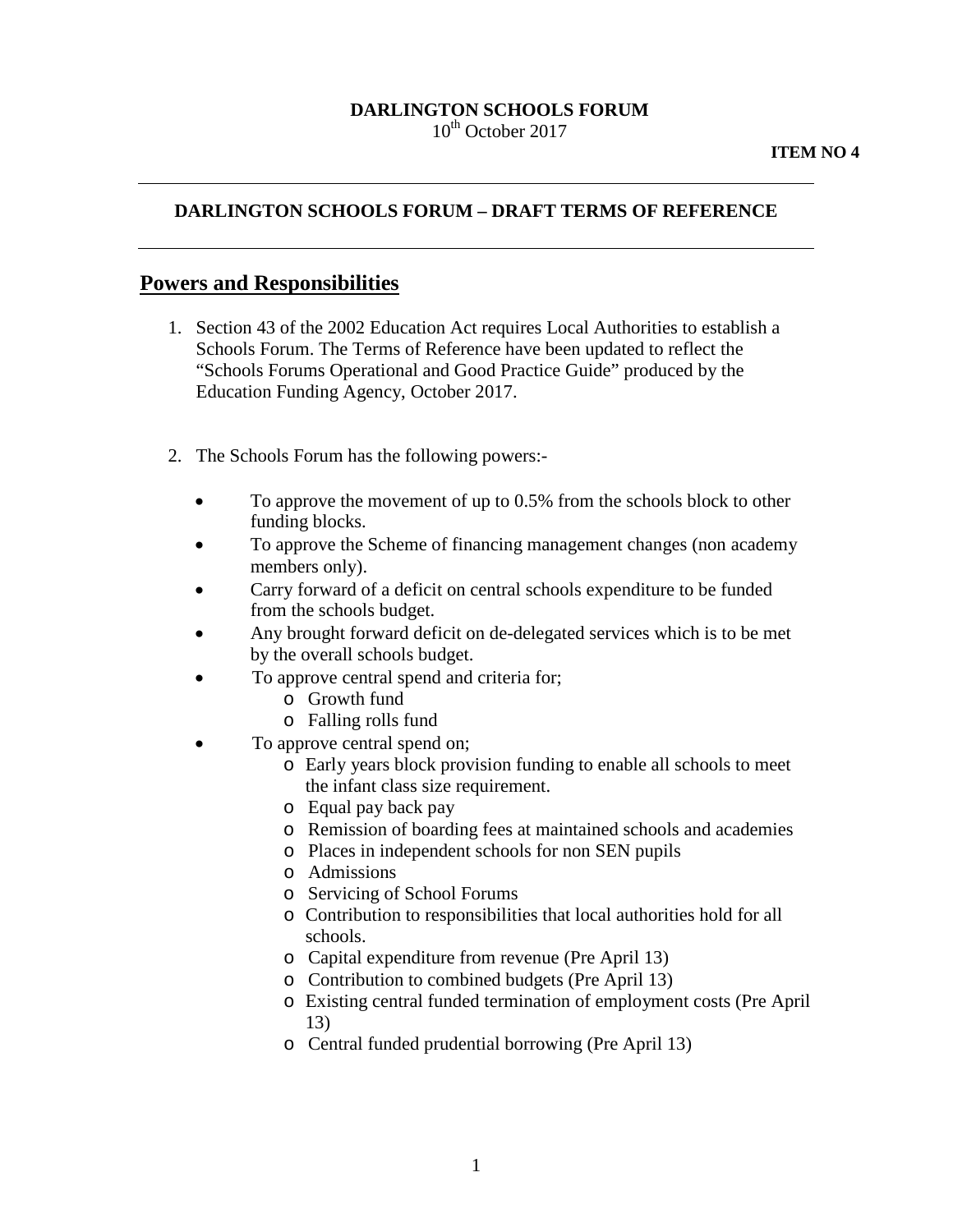- To approve the de-delegation of (non academy members only);
	- o Contingencies
	- o Administration of free school meals
	- o Insurance
	- o Licenses/subscriptions
	- o Staff cover Supply cover
	- o Support for minority ethnic pupils
	- o Behaviour support services
	- o Library and museum services
	- o School improvement
	- o Pupils/underachieving groups
- 3. The Schools Forum must be informed of any proposals affecting the following issues before final decisions are made:-
	- To be consulted on any changes to the formula;
	- To give a view on the letting of any contracts for supplies and services that will be paid from the Schools Budget (e.g. Music)
	- To be consulted annually on the following financial issues:
		- o The arrangements for pupils with special educational needs, in particular the places to be commissioned by the LA and schools and arrangement for paying top-up funding;
		- o Arrangements for the use of Pupil Referral Units and the education of children otherwise than at school; in particular the places to be commissioned by the LA and schools and arrangement for paying top-up funding;
		- o Early years provision;
		- o Administration arrangements for the allocation of central government grants
	- To give a view on any Minimum Funding Guarantee change application to the Department for Education.
- 4. The Local Authority does not need to consult the School Forum on the following central spend but it is good practice to inform Forum;
	- High needs block provision
	- Central licenses negotiated by the Secretary of State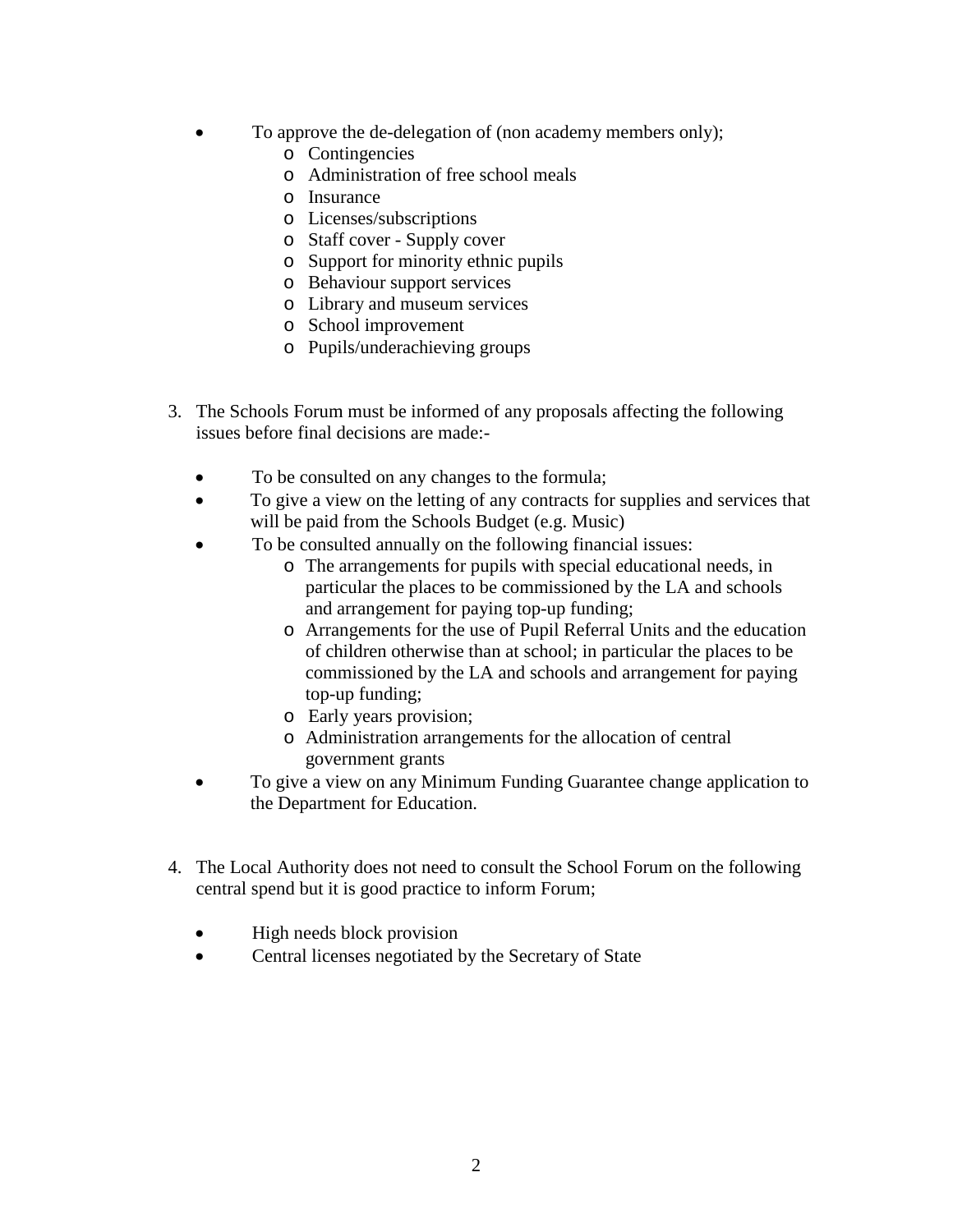# **Membership**

### School Members

| <b>Maintained Schools</b>           |    |
|-------------------------------------|----|
| o Nursery Schools                   |    |
| o Primary Schools                   |    |
| o Pupil Referral Unit               |    |
| <b>Maintained Schools Governors</b> |    |
| <b>Academy Schools</b>              | 12 |
| Non-School Members                  |    |
|                                     |    |

| Diocesan representatives       |    |
|--------------------------------|----|
| 16-19 Education representative | 1  |
| PVI early years providers      |    |
| Total members:                 | 21 |

5. Maintained schools can be represented by Head teachers or by senior members of staff on the Schools Forum. Academy representation does not need to be a member of teaching staff.

### **Substitutes**

6. Substitutes are permitted. Each individual member must identify one named substitute.

### **Other Attendees**

- 7. The following are permitted to attend and contribute towards Forum meetings, but have no voting rights,
	- An observer appointed by the Secretary of State
	- The Chief Financial Officer or their representative
	- The Director of Children's Services or their representative
	- The Executive Member for Children's Services
	- The Executive Member for Resources
	- Officers providing financial and technical advice
	- Presenters (restricted to the paper they are presenting)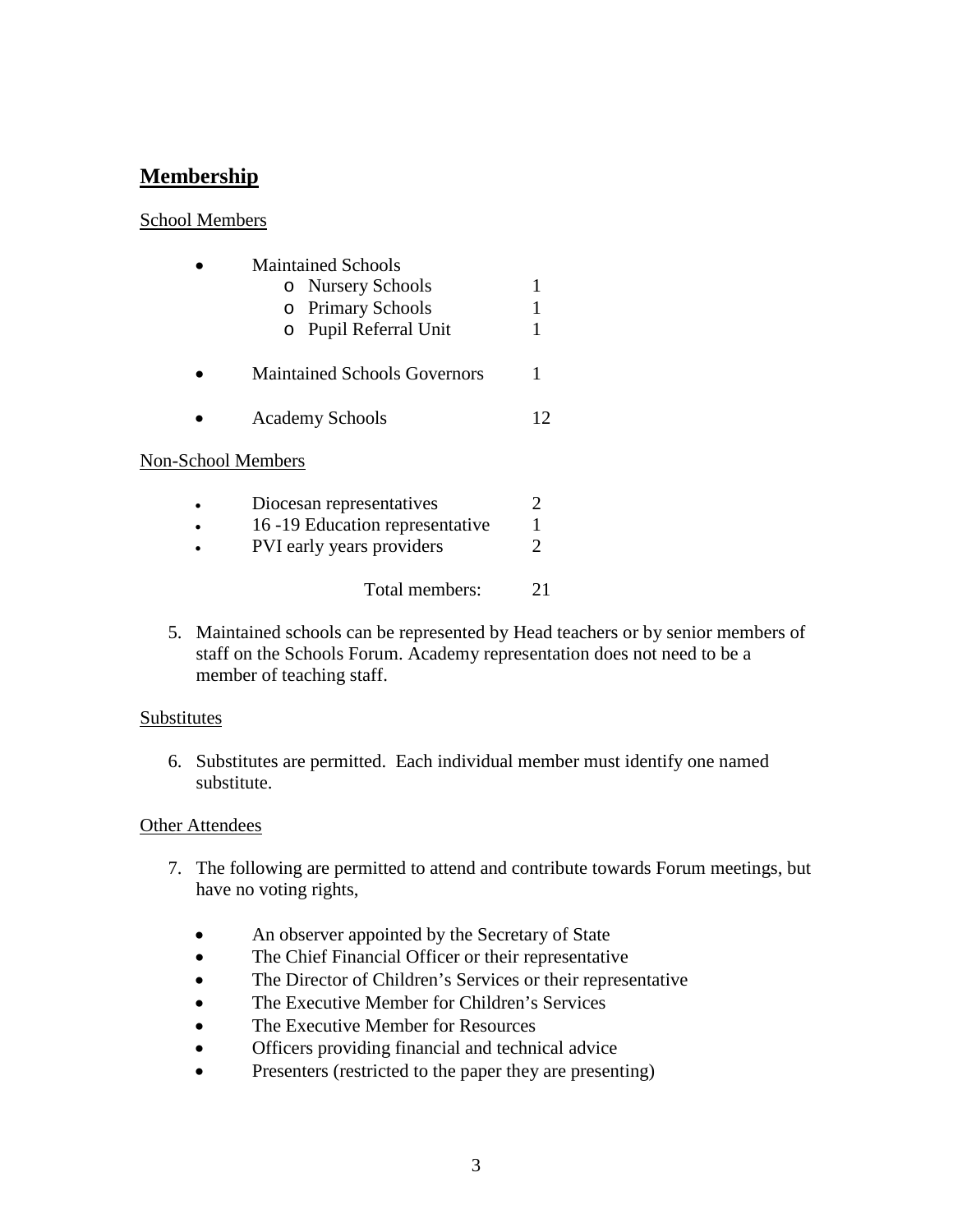#### **Observers**

- 8. The Forum is an open meeting; therefore any person can attend as an observer.
- 9. Observers cannot contribute or vote in the meeting.

### **Voting**

- 10. Each member (or substitute representing that member) has one equal vote in each vote they are eligible to vote in as follows,
- 11. Primary school de-delegation, only maintained primary school representatives can vote.
- 12. Consultation on the school funding formula, only school (maintained and academy) and PVI members can vote.
- 13. All other business, all members can vote.
- 14. In the event of a tie the Chair may exercise a casting vote (provided they are eligible to vote).

#### **Quorum**

- 15. A meeting is only quorate if 40% (9 voting members) of the total membership is present. If a meeting is not quorate it can proceed but it cannot legally take decisions. It can respond to the Authority on consultation and give views to the Authority.
- 16. Meetings must remain quorate throughout where any decisions are taken. In the event of a meeting becoming non quorate, the meeting can continue but can no longer legally take decisions.

## **Term of Office**

- 17. The term of office for all Forum members will run up to  $31<sup>st</sup>$  March 2020
- 18. Membership may be terminated by the Local Authority in advance of the full term if the member ceases to act in the capacity for which he/she was appointed.
- 19. Membership will be terminated where a member fails to attend the meeting for three consecutive occasions.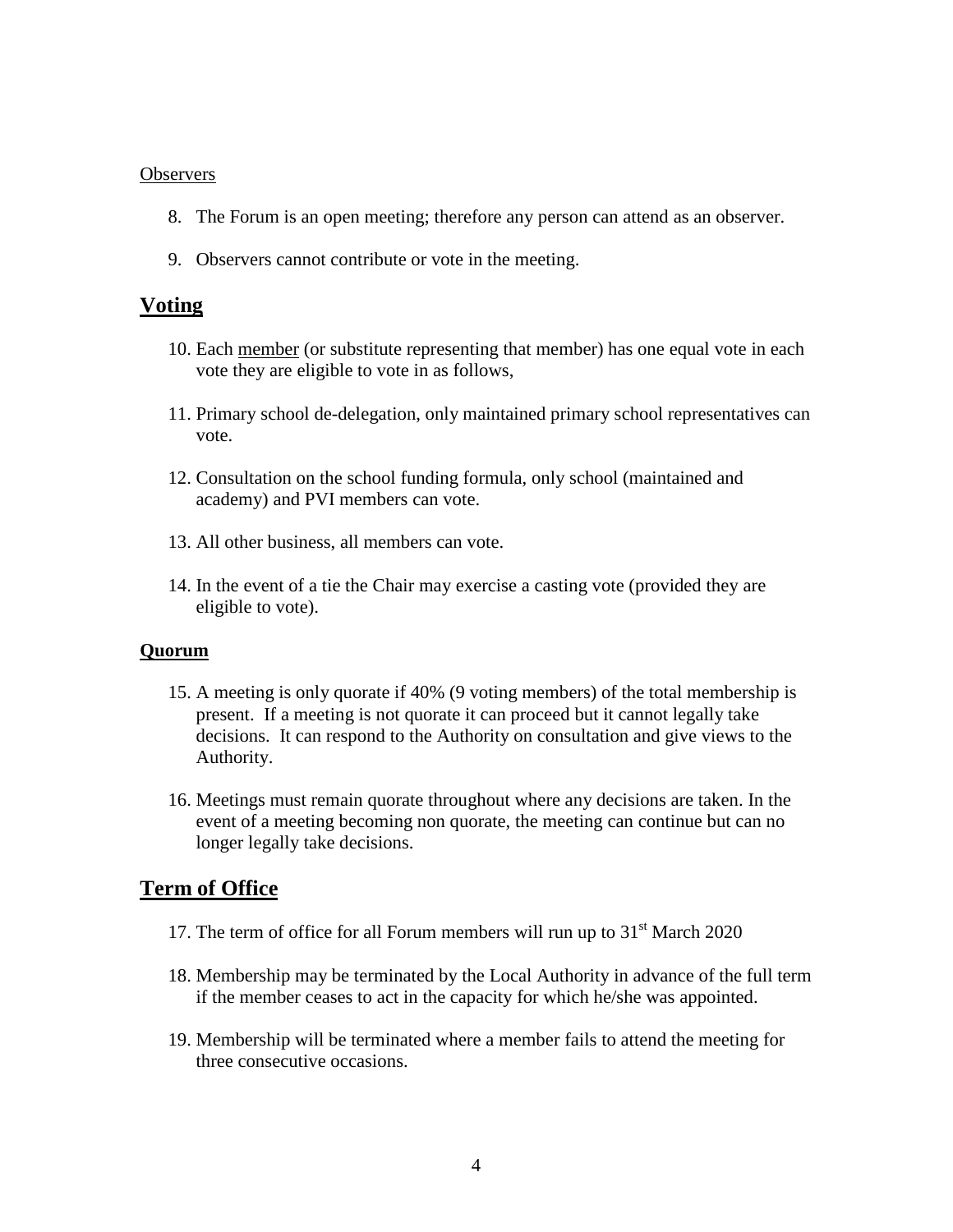20. Any vacancies arising during this period will be appointed for the remainder of that term of office.

## **Election of Chair and Vice-Chair**

- 21. The Chair and Vice-Chair shall be elected from within its membership for each term of office. The vote will take place at the first meeting within that term of office.
- 22. The Chair may not be an elected member or officer of the Council.
- 23. In the event of a Chair or Vice-Chair standing down, a replacement will be elected from within the membership for the remainder of the term of office.

## **Appointment of Members**

24. It is the responsibility of the Local Authority to facilitate the appointment of members of the Schools Forum. The LA is required to ensure that the membership reflects the proportions set out in the membership list. Members will be appointed at the beginning of each term of office via nominations  $\&$  elections from each contributory group.

## **Meetings of the Schools Forum**

- 25. The frequency and timing of meetings of the Forum should be agreed in advance of each academic year. Forum will meet on at least four occasions through out the year, with at least one meeting in each term. Meetings will be scheduled to fit in with school heads groups to allow school members to canvass all school views.
- 26. The Forum can establish Working Groups of members to discuss specific issues and to produce draft advice and decisions for the Forum to consider.

## **Urgent Business**

- 27. In cases of urgency, the Chair may call an extra-ordinary meeting of the Schools Forum, either at the request of a quorate number of members or the Local Authority.
- 28. In the event that an extra-ordinary meeting cannot be called urgent business will be dealt with by out of meeting papers. All Forum members will be contacted via email or letter to consider business. Members will be requested to vote within a set time period in order that a decision can be made, where members have not voted by the set deadline, this will be assumed as having abstained. As all members will be contacted to vote, it will be assumed that any decision made is